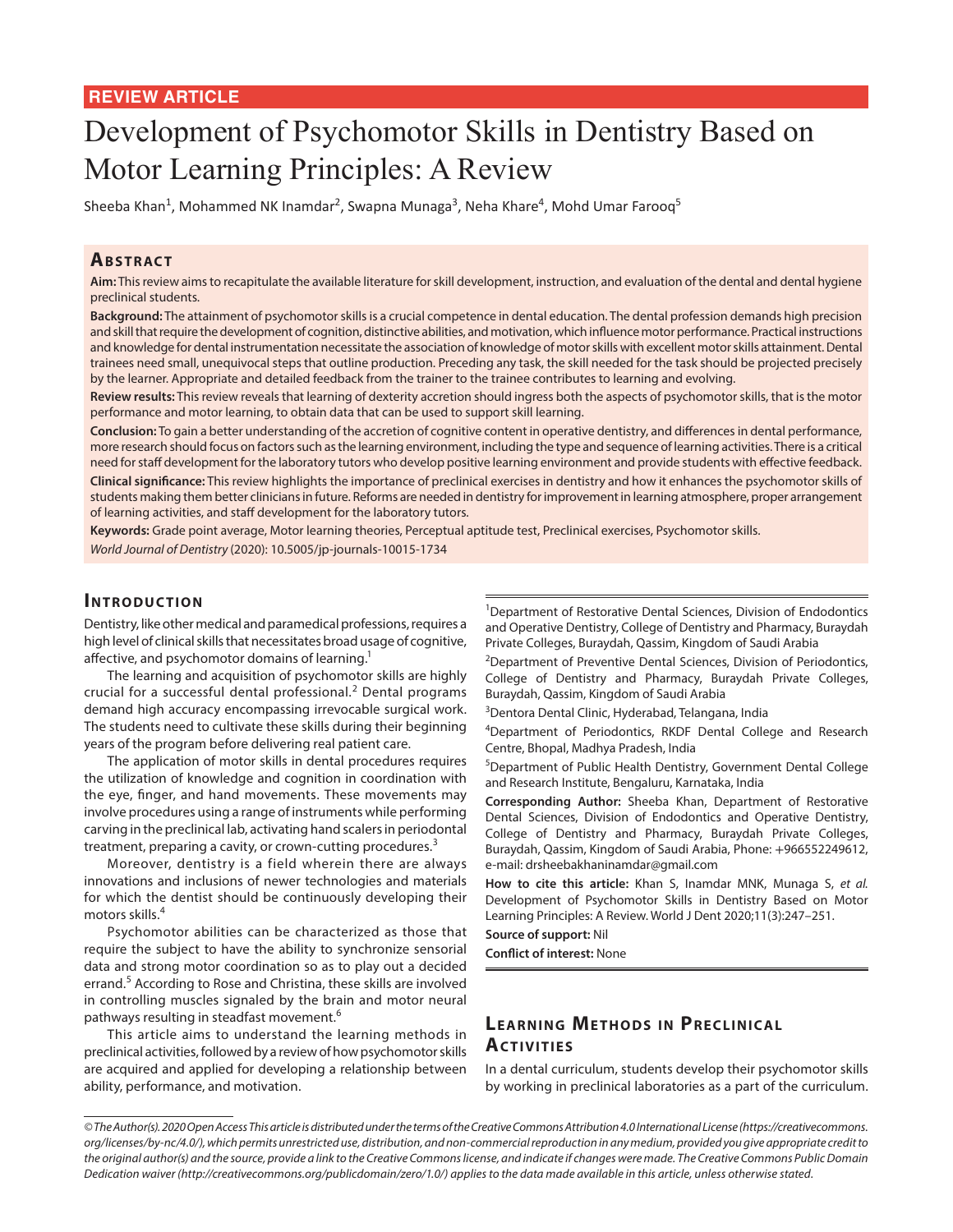Because of the multifaceted nature of aptitudes required, novice apprentices invest a lot of energy and time creating and practicing these abilities through their preclinical exercises. Exercises extend from the utilization of customary benchtop tasks, including manikins to high innovation gadgets, e.g., computer-generated virtual reality test systems<sup>7,8</sup> In preclinical exercises, the students are required to use their theoretical knowledge, preparing them to deal with a wide range of case scenarios on simulation to meet similar clinical situations. They also learn to develop spatial abilities and reasoning abilities to gauge their motor skills. Other skills that are refined in preclinical activities are indirect visualization, cavity depth assessment, accessibility, and self-positioning.<sup>9</sup>

With the incredible advancement in the field of simulation, the students have preclinical experience close to reality. The lifelike manikins and simulators place the student in an objective setting similar to the actual patient encounter in the clinic, for example, utilization of indirect vision with the help of a mouth mirror while operating in posterior maxillary teeth and retracting the soft tissues.

The performance of the students is monitored by the faculty and simulators who provide feedback to students concerning the structure and measurements of their cavity preparations. Wierinck et al. reported that computer-based simulation approaches are very promising in dentistry in surgical skill training.<sup>8</sup> By the opinion of Bradley et al. and Okuda et al., there have been doubts whether these test systems could improve learning abilities in preclinical settings and empower the pupils to apply these aptitudes in patient treatment and care.<sup>10–13</sup> One of the hindrances with the utilization of test systems is the constrained incorporation of concepts of skill growth and improvement in the plan of learning exercises, which is essential for novice students. Few authors like Quinn et al. still believe that the conventional laboratory method has value in enhancing the interactions with the instructors and aids in acquiring critical feedback.14

# **MOTOR PERFORMANCE AND MOTOR LEARNING PERSPECTIVES IN THE DEVELOPMENT OF PSYCHOMOTOR SKILLS**

Historians like Mc Geoch, Irion, and Adams provided detailed reviews of motor learning research in the past century. Early experimental investigations of motor learning were concerned with real-world skills and the problems associated with their acquisition, retention, and transfer. Disinterest in motor learning research continued through the end of the century. However, the relevance of motor learning to other disciplines such as health, paramedical field, sports skills, surgical skills, the skill acquisition theories laid up by Adams et al., and schema theory by Schmidt et al. have revitalized motor learning.<sup>15,16</sup>

Motor performance alludes to the unequivocal physical activities or the results of a task. To illustrate, while assessing the performance of motor skills in the field of cavity cutting and preparation, the evaluators mostly focus the final cavity preparation. Accordingly, there is no data about the dental students' aptitudes utilized during the cavity preparation, which thus restrains the kind of response that can be given. Conversely, motor learning alludes to the capacity of an individual to comprehend the procedures and results expected, prompting everlasting changes in their presentation according to Schmidt et al.<sup>17</sup> Motor learning is the process by which the capability for skilled motor control becomes represented in memory. Motor learning is most often associated

with the field directed at understanding the acquisition of skill with practice or experience.<sup>16,17</sup>

Acquiring data from studies and implementing them on skill learning is essential. Presently, according to Tedesco et al., dental education programs mostly evaluate the psychomotor skills concerning outcome-based motor performances, without being assessed for learning processes for psychomotor skills development.18

## **METHODS OF EVALUATION OF PERFORMANCE**

Evaluation of motor performance in various professions been an essential aspect of the curriculum in recent studies. Many instruments are used in various professions such as time, hand movement, final merchandise rating, agendas, and masterclass worldwide appraisals according to Hamstra et al.<sup>19</sup> Conferring to De Andrés et al. and Heintze et al., in dentistry, motor evaluation, by and large, has been assessed utilizing the final product rating, e.g., scores for cavity preparation, restoration, and ranks for clinical and practical examination.<sup>5,20</sup>

In general, instructor valuation methods apply to the awarding of grades. According to Cook and Beckman, the significant point here is assurance of the cogency and consistency of assessment instruments used for practical presentations, which has an impact on analyzing the results in such studies.<sup>21</sup> In dentistry, assessment instruments with validity and reliability are inadequate in general in the view of Gillet et al. and De Andrés et al.<sup>5,22</sup>

Beckman et al. showed that five foundations of cogency confirmation have been described with reference to medical education. These foundations include the content, feedback process, internal structure, affiliation with different factors, and outcomes. According to them, cogency is centered more around providing proof to help important interpretations as opposed to concentrating on the property of the evaluation tool itself. All things considered, past investigations have not generously tended to these perspectives, and this will hamper the effectiveness of the reported outcomes.<sup>23</sup>

Haynes et al. reported that this might end in overrepresentation or underrepresentation of some of the features of the hypothesis of interest, such as the manual skills of the students. Due to limitations in previous studies conducted on dental training, in the domain of psychomotor expertise development and inadequate utilization of skill learning theories, the emphasis was on only one perception for the research on psychomotor skills, that is, motor skills and inadequate exploration of the cogency of tool used.<sup>24</sup>

Researchers suggest several possible methods to evaluate the performance of a learner. They are classified as post-acquisition tests, retention tests, and transfer tests. Post-acquisition tests improve learning, and they measure performance immediately after the teaching and practicing of a new skill. These are valid methods to measure a change in performance. Still, the drawback is because of the immediacy of testing, caution in interpreting the performance must be exercised, as it is the reflection of a temporary situation. Its association should not be with concomitant enduring change related to learning.

Retention test measures the performance during which a rest period is present between the last practiced skill and the retention test. The rest period is usually a few hours or days. This rest period eliminates the temporary effects of the practiced skill and measures learning that indicates the permanent changes. With transfer tests, the ability of the learner to adapt the newly learned procedural

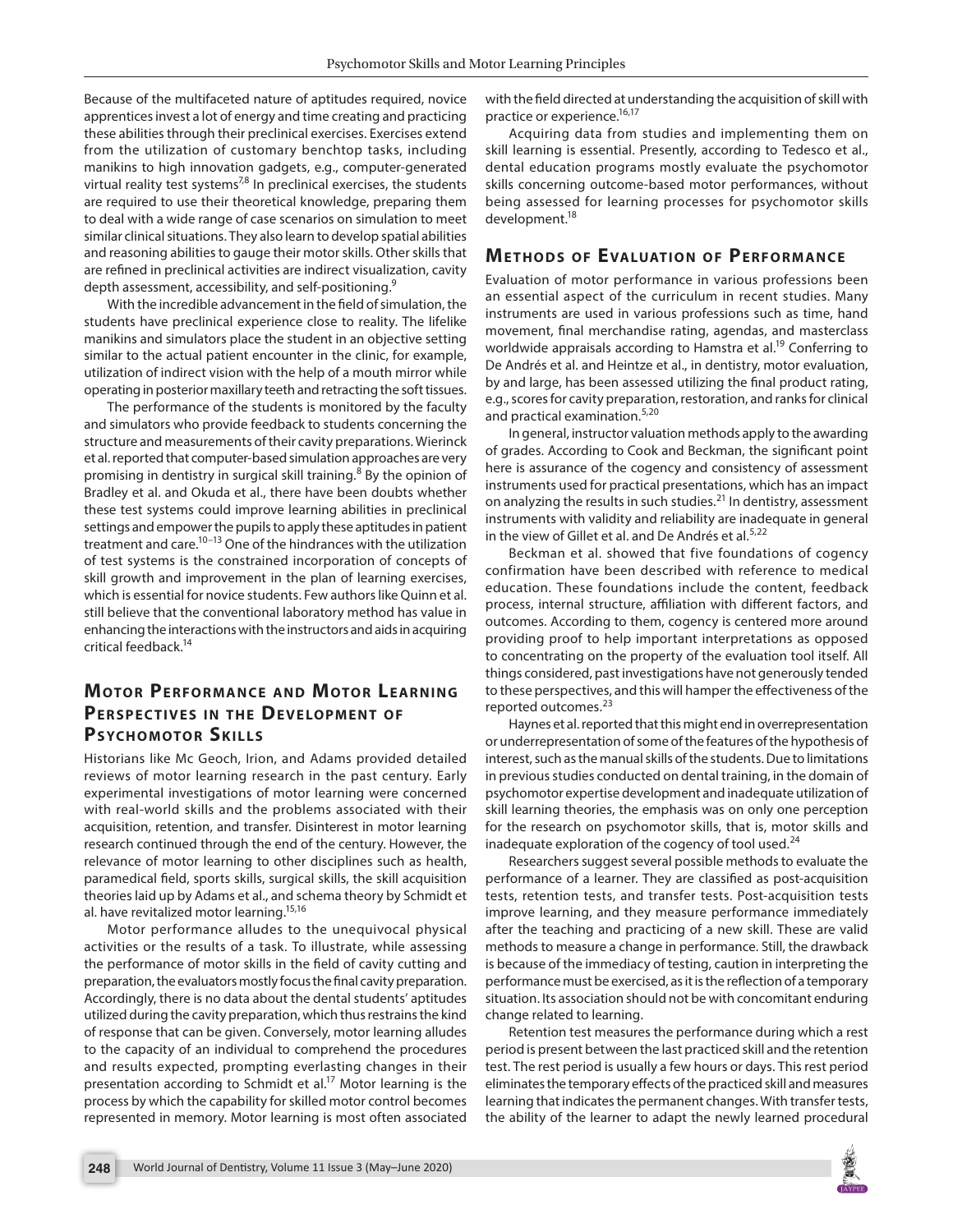skill to a different situation is tested, for instance, practicing like tasks under a time constraint in an innovative setting regularly at the time-point interval to skill acquisition phase. The reason for transfer tests is that the adaptability of a learner to a variety of circumstances increases with the degree of learning.25 This indicates that in a state where there is a failure in learning but momentary progress in performance on a post-acquisition test, a person might either have the minimal skill or completely unable to adjust to the technique in a novel circumstance.

On the contrary, a skilled person who has acquired genuine learning will be able to adapt the procedural skills to new demands.

# **RELATIONSHIP BETWEEN ABILITY, PERFORMANCE, AND MOTIVATION**

The field of dentistry requires acquiring psychomotor skills as a critical competence, and it is seen that an individual's innate abilities greatly influence motor performance and motivation.<sup>4</sup> Innate ability is the necessary aptitude associated with an individual while performing a task.<sup>17</sup>

As indicated by the hypothesis of skill acquisition, there are three critical abilities needed in various phases of dexterity accretion.<sup>26</sup> First, the cognitive phase is required to comprehend the strategies and methods related to a specific assignment. Besides, the associative stage, perceptual speed capacity is needed to find the best method to accomplish the task.27 Third, in the autonomous stage, performance is overwhelmed by a student's psychomotor ability, with less dependence on their cognitive ability.<sup>28</sup>

Keehner et al. proved that the relationship between ability and motor performances has been reported in many studies in various fields of surgery, indicating the close association between cognition and performance in surgical simulation, proposing that for the acquisition of particular skills, it is essential to have a specific ability.<sup>29</sup> This also implies those dental graduates who have a high level of propensity that is required in dentistry ought to likewise exhibit a significant level of dental psychomotor performance. Based on the scores obtained in the ability tests like grade point average (GPA), visual-spatial ability test, and perceptual aptitude test (PAT) have been used in predicting performance in dental preclinical operative sessions.<sup>17</sup> According to Boyle and Santelli,<sup>30</sup> Walcott et al.,<sup>31</sup> and Gansky et al.,<sup>32</sup> it has been noticed in dentistry that college GPA is not related to performance in preclinical courses, and grades are not considered to straightforwardly mirror the learning parameters required in dexterity accretion. Grade point average denotes a broad measurement of an aptitude of obtaining basic knowledge, suggesting to test cognitive ability concerning obtaining evidence regarding which factors are necessary for the achievement of psychomotor skills in dentistry.

Several studies have scrutinized the predictive value of a visual–spatial ability test, namely, the PAT, concerning dental performance in preclinical operative courses conferring to Gansky et al.,<sup>32</sup> Kramer,<sup>33</sup> and Oudshoorn.<sup>34</sup> In any case, the outcomes have been conflicting. A few investigations have indicated that the estimations of relapse coefficients of absolute PAT scores in anticipating dental performance are low. A positive relationship was found between the outcomes in a preclinical course and grades on a spatial capacity test. In this study, the spatial capacity was estimated by requesting that examinees envision a three-dimensional article when given different two-dimensional perspectives. The absence of steady outcomes in past investigations may be because of an absence of clear homogenization of theory in the selection of ability

tests.<sup>20,32</sup> The research has concentrated on recognizing the viability of different cognitive and manual adeptness tests in predicting dental performance.<sup>35,36</sup> There are no particular test scores to gauge success in dental programs, since studies performed earlier delivered a wide range of results with no conclusions. These inconsistencies are related to the partial, unambiguous use of the perilous theories, e.g., skill acquisition theory, to the study designs used. It is proved that while cognitive capacity, explicitly the visual– spatial ability, related to the performance by dental understudies on a new mind-boggling surgical task, there was no relationship between visual–spatial ability and operational execution for advanced students and specialists. It was suggested that ability and performance are prejudiced by practice and experience. $37$ 

Another study reported the correlation of innate ability with performance differences in initial phases of learning. However, they concluded that with repeated performance of the same task, the differences in performance result were reduced.<sup>29</sup>

Motivation is the vital aspect of learning motor skills.<sup>38</sup> It is related to consequent learning results, particularly when another learning model is familiarized to the students.<sup>39</sup> Motivation is the internal effort allocated to tasks, and it influences the ability and performance and thereby increasing skill acquisition.<sup>40</sup> The motivation of an individual has a significant influence on motor performance.

According to a few experts like Langan-Fox et al., individuals showing high motivation are likely to attain a high level of performance.<sup>41</sup> According to the motivation theory, abstract psychological exertion is a powerful construct affected by different components, including goal orientation, goal-setting, and selfregulatory processes. $42-44$  The goal-setting stage includes goals and decisions that will be given to different undertakings, and this is affected by factors, for example, task intricacy and self-viability. Among people who set targets for themselves, those with great self-efficiency are more probable to fix higher targets than those with less self-efficiency.<sup>45</sup> Self-regulatory processes enable people to contrast real performance and the ideal objective, bringing about an alteration in the subjective effort due to the amount of motivation provided to accomplish the ideal objective according to Yeo et al.<sup>44</sup>

Motivational determinants have been accounted for ability– performance interactions, with less motivation bringing about low degrees of performance among people with low- and high-performance ability.<sup>42</sup> In disparity, with high motivation, unpredictability in ability tends to decree performance. Despite the significant role of impetus and effort in accomplishing highquality motor performance in dentistry, the subject related to motor performance or motor learning has not been explored adequately. Thus, it can be advised that future research should focus on important facets such as the learning atmosphere, which includes the type and arrangement of learning activities. There is a perilous need of staff development for the laboratory tutors who develop positive learning environment and provide students with effective feedback to enhance the process of learning.

#### **CONCLUSION**

This review reveals that research on skill acquisition ought to evaluate both the aspects of psychomotor skills, that is, the motor performance and motor learning, to get data that can be utilized to help skill learning. Be that as it may, dental education research, for the most part, investigates psychomotor aptitudes as far as motor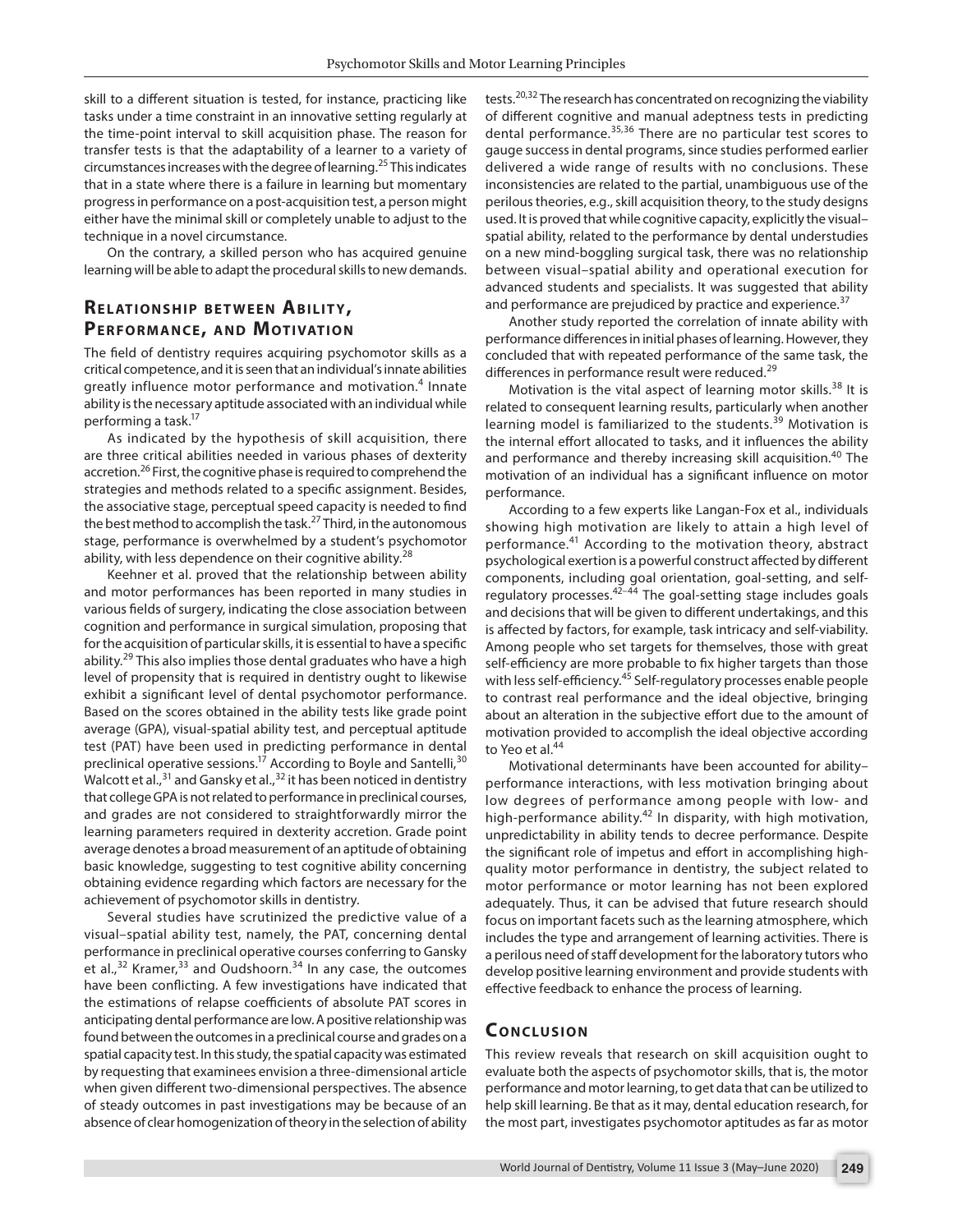performance outcomes results, with a constrained evaluation of the learning processes for psychomotor skills improvement.

The majority of studies have inspected the impact of cognitive ability and psychomotor ability on cavity preparation exercises, with weak positive associations for the association between perceptual speed ability and performance in operative dentistry. It looks like up till now, ability tests in dentistry were used without first authenticating them based on theory. To get more knowledge about the attainment of psychomotor skills in operative dentistry, and the differences in dental tasks performance, we advise that research should focus on aspects such as improvement in learning atmosphere, including the type and arrangement of learning activities and staff development for the laboratory tutors.

### **REFERENCES**

- 1. Orlich DC, Harder RJ, Callahan RC, et al. Teaching Strategies: A Guide to Effective Instruction. Boston, Wadsworth (ed): Cengage Learning; 2009.
- 2. The Royal Australian College of General Practitioners: Procedural Skills. In: The RACGP Curriculum for Australian General Practice 2011. Victoria, Australia: The Royal Australian College of General Practitioners. The Royal Australian College of General Practitioners, 2011.
- 3. Afify AR, Zawawi KH, Othman HI, et al. Correlation of psychomotor skills and didactic performance among dental students in Saudi Arabia. Adv Med Educ Pract 2013;4:223–226. DOI: 10.2147/AMEP. S53319.
- 4. Suksudaj N, Townsend GC, Kaidonis J, et al. Acquiring psychomotor skills in operative dentistry: do innate ability and motivation matter? Eur J Dent Educ 2012;16(1):e187–e194. DOI: 10.1111/j.1600- 0579.2011.00696.x.
- 5. De Andrés AG, Sánchez E, Hidalgo JJ, et al. Appraisal of psychomotor skills of dental students at university complutense of Madrid. Eur J Dent Educ 2004;8(1):24–30. DOI: 10.1111/j.1600-0579.2004.00296.x.
- 6. Rose DJ, Christina RW. A multilevel approach to the study of motor control and learning. San Francisco: Pearson/Benjamin Cummings (ed): Pearson; 2006.
- 7. Wierinck E, Puttemans V, Swinnen S, et al. Effect of augmented visual feedback from a virtual reality simulation system on manual dexterity training. Eur J Dent Educ 2005;9(1):10–16. DOI: 10.1111/j.1600- 0579.2004.00351.x.
- 8. Wierinck E, Puttemans V, Van Steenberghe D. Effect of tutorial input in addition to augmented feedback on manual dexterity training and its retention. Eur J Dent Educ 2006;10(1):24–31. DOI: 10.1111/j.1600- 0579.2006.00392.x.
- 9. Hegarty M, Keehner M, Khooshabeh P, et al. How spatial abilities enhance, and are enhanced by, dental education. Learn Individ Differen 2009;19(1):61–70. DOI: 10.1016/j.lindif.2008.04.006.
- 10. Wong JA, Matsumoto ED. Primer: cognitive motor learning for teaching surgical skill—how are surgical skills taught and assessed? Nat Clin Pract Urol 2008;5(1):47–54. DOI: 10.1038/ncpuro0991.
- 11. Bradley P, Bligh J. Clinical skills centers: where are we going? Med Educ 2005;39(7):649–650. DOI: 10.1111/j.1365-2929.2005.02189.x.
- 12. Okuda Y, Bryson EO, DeMaria JrS, et al. The utility of simulation in medical education: what is the evidence? Mt Sinai J Med 2009;76(4):330–343. DOI: 10.1002/msj.20127.
- 13. Quinn F, Keogh P, McDonald A, et al. A study comparing the effectiveness of conventional training and virtual reality simulation in the skills acquisition of junior dental students. Eur J Dent Educ 2003;7(4):164–169. DOI: 10.1034/j.1600-0579.2003.00309.x.
- 14. Quinn F, Keogh P, McDonald A, et al. A pilot study comparing the effectiveness of conventional training and virtual reality simulation in the skills acquisition of junior dental students. Eur J Dent Educ 2003;7(1):13–19. DOI: 10.1034/j.1600-0579.2003.00264.x.
- 15. Adams JA. A closed-loop theory of motor learning. Journal of motor behaviour 1971;3(2):111–150. DOI: 10.1080/00222895.1971.10734898.
- 16. Schmidt RA. A schema theory of discrete motor skill learning. Psychol Rev 1975;82(4):225. DOI: 10.1037/h0076770.
- 17. Schmidt RA, Lee T. Motor control and learning: A Behavioural emphasis. 4th ed., Champaign, Illinois: Human Kinetics; 2005.
- 18. Tedesco LA. Issues in dental curriculum development and change. J Dent Educ 1995;59(1):97–147. DOI: 10.1002/j.0022- 0337.1995.59.1.tb02922.x.
- 19. Hamstra SJ. Predicting the technical competence of surgical residents. Clin Orthopaed Relat Res 2006;449:62–66. DOI: 10.1097/01. blo.0000224060.55237.c8.
- 20. Heintze U, Radeborg K, Bengtsson H, et al. Assessment and evaluation of individual prerequisites for dental education. Eur J Dent Educ 2004;8(4):152–160. DOI: 10.1111/j.1600-0579.2004.00345.x.
- 21. Cook DA, Beckman TJ. Current concepts in validity and reliability for psychometric instruments: theory and application. Am J Med 2006;119(2):166-e7. DOI: 10.1016/j.amjmed.2005.10.036.
- 22. Gillet D, Quinton A, Jeannel A. Is there a link between writing ability, drawing aptitude and manual skills of dental students? Eur J Dent Educ 2002;6(2):69–73. DOI: 10.1034/j.1600-0579.2002.60205.x.
- 23. Beckman TJ, Cook DA, Mandrekar JN. What is the validity evidence for assessments of clinical teaching? J Gen Intern Med 2005;20(12): 1159–1164. DOI: 10.1111/j.1525-1497.2005.0258.x.
- 24. Haynes SN, Richard D, Kubany ES. Content validity in psychological assessment: a functional approach to concepts and methods. Psychol Assess 1995;7(3):238. DOI: 10.1037/1040-3590.7.3.238.
- 25. Magill RA. Motor learning and control: concepts and applications 9th ed., New York: McGraw-Hill. McGraw-Hill Education; 2010.
- 26. Ackerman PL, Cianciolo AT. Cognitive, perceptual-speed, and psychomotor determinants of individual differences during skill acquisition. J Exp Psychol Appl 2000;6(4):259. DOI: 10.1037//1076- 898x.6.4.259.
- 27. Fitts PM, Posner MI. Human Performance-Basic concepts in psychology series. Brooks/Cole Publishing Company, the University of Michigan; 1967.
- 28. Ackerman PL. Determinants of individual differences during skill acquisition: cognitive abilities and information processing. J Experiment Psychol: Gen 1988;117(3):288–318. DOI: 10.1037/0096- 3445.117.3.288.
- 29. Keehner M, Lippa Y, Montello DR, et al. Learning a spatial skill for surgery: how the contributions of abilities change with practice. Appl Cogn Psychol 2006;20(4):487–503. DOI: 10.1002/acp.1198.
- 30. Boyle AM, Santelli JC. Assessing psychomotor skills: the role of the crawford small parts dexterity test as a screening instrument. J Dent Educ 1986;50(3):176–179. DOI: 10.1002/j.0022- 0337.1986.50.3.tb01981.x.
- 31. Walcott AM, Knight GW, Charlick RE. Waxing tests as predictors of students' performance in preclinical dentistry. J Dent Educ 1986;50(12):716–721. DOI: 10.1002/j.0022-0337.1986.50.12.tb02065.x.
- 32. Gansky SA, Pritchard H, Kahl E, et al. Reliability and validity of a manual dexterity test to predict preclinical grades. J Dent Educ 2004;68(9):985–994. DOI: 10.1002/j.0022-0337.2004.68.9.tb03848.x.
- 33. Kramer G. Predictive validity of the dental admission test. J Dent Educ 1986;50(9):526–531. DOI: 10.1002/j.0022-0337.1986.50.9.tb02035.x.
- 34. Oudshoorn W. The utility of canadian DAT perceptual ability and carving dexterity scores as predictors of psychomotor performance in first-year operative dentistry. J Dent Educ 2003;67(11):1201–1208. DOI: 10.1002/j.0022-0337.2003.67.11.tb03711.x.
- 35. Lundergan WP, Soderstrom EJ, Chambers DW. Tweezer dexterity aptitude of dental students. J Dent Educ 2007;71(8):1090–1097. DOI: 10.1002/j.0022-0337.2007.71.8.tb04375.x.
- 36. Giuliani M, Lajolo C, Clemente L, et al. Is manual dexterity essential in the selection of dental students? Br Dent J 2007;203(3):149. DOI: 10.1038/bdj.2007.688.
- 37. Wanzel KR, Hamstra SJ, Caminiti MF, et al. Visual-spatial ability correlates with efficiency of hand motion and successful surgical